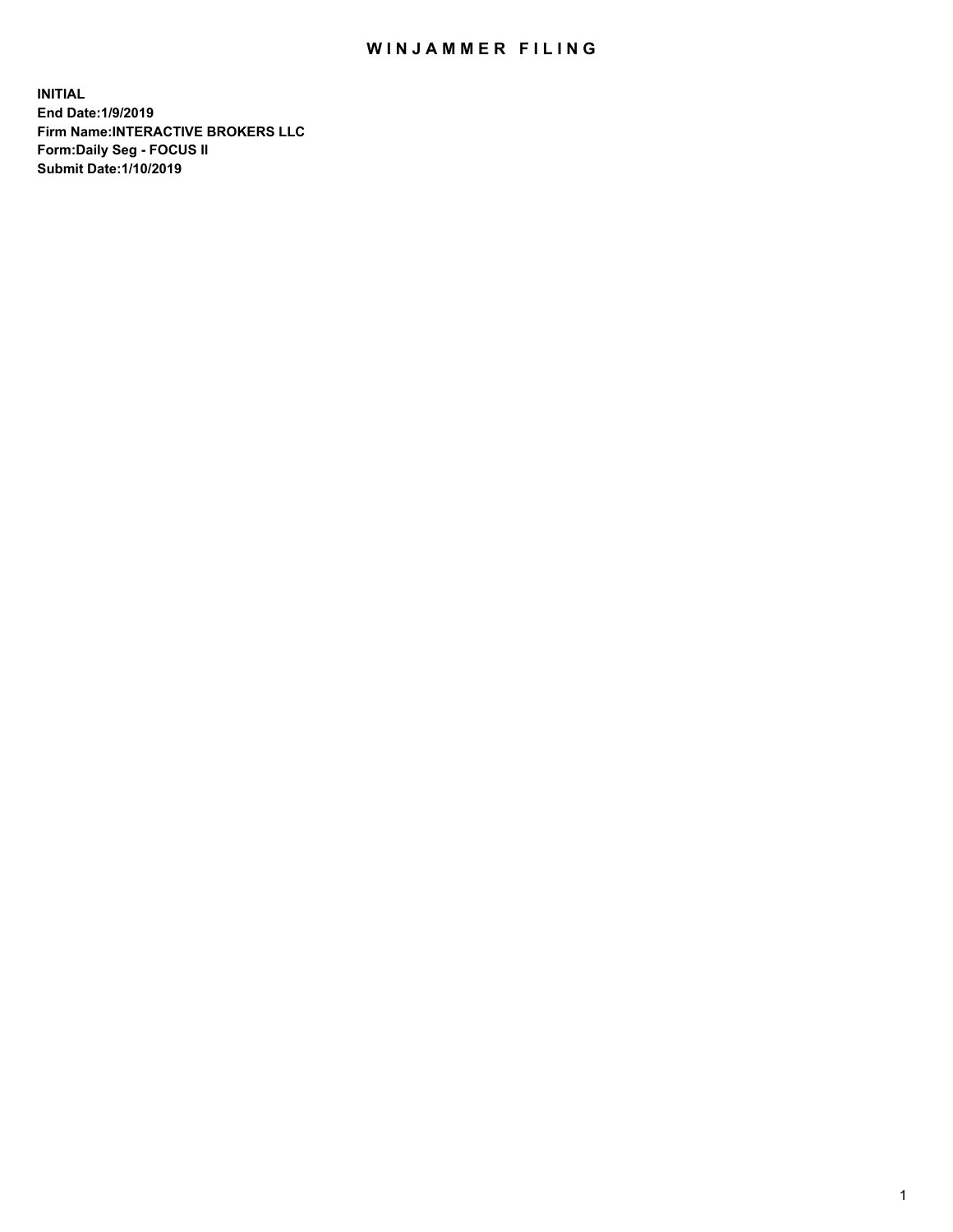**INITIAL End Date:1/9/2019 Firm Name:INTERACTIVE BROKERS LLC Form:Daily Seg - FOCUS II Submit Date:1/10/2019 Daily Segregation - Cover Page**

| Name of Company                                                                                                                                                                                                                                                                                                                | <b>INTERACTIVE BROKERS LLC</b>                                                                  |
|--------------------------------------------------------------------------------------------------------------------------------------------------------------------------------------------------------------------------------------------------------------------------------------------------------------------------------|-------------------------------------------------------------------------------------------------|
| <b>Contact Name</b>                                                                                                                                                                                                                                                                                                            | James Menicucci                                                                                 |
| <b>Contact Phone Number</b>                                                                                                                                                                                                                                                                                                    | 203-618-8085                                                                                    |
| <b>Contact Email Address</b>                                                                                                                                                                                                                                                                                                   | jmenicucci@interactivebrokers.c<br>om                                                           |
| FCM's Customer Segregated Funds Residual Interest Target (choose one):<br>a. Minimum dollar amount: ; or<br>b. Minimum percentage of customer segregated funds required:% ; or<br>c. Dollar amount range between: and; or<br>d. Percentage range of customer segregated funds required between:% and%.                         | $\overline{\mathbf{0}}$<br>$\overline{\mathbf{0}}$<br>155,000,000 245,000,000<br>0 <sub>0</sub> |
| FCM's Customer Secured Amount Funds Residual Interest Target (choose one):<br>a. Minimum dollar amount: ; or<br>b. Minimum percentage of customer secured funds required:% ; or<br>c. Dollar amount range between: and; or<br>d. Percentage range of customer secured funds required between:% and%.                           | $\overline{\mathbf{0}}$<br>0<br>80,000,000 120,000,000<br>0 <sub>0</sub>                        |
| FCM's Cleared Swaps Customer Collateral Residual Interest Target (choose one):<br>a. Minimum dollar amount: ; or<br>b. Minimum percentage of cleared swaps customer collateral required:% ; or<br>c. Dollar amount range between: and; or<br>d. Percentage range of cleared swaps customer collateral required between:% and%. | $\overline{\mathbf{0}}$<br><u>0</u><br>$\underline{0}$ $\underline{0}$<br>00                    |

Attach supporting documents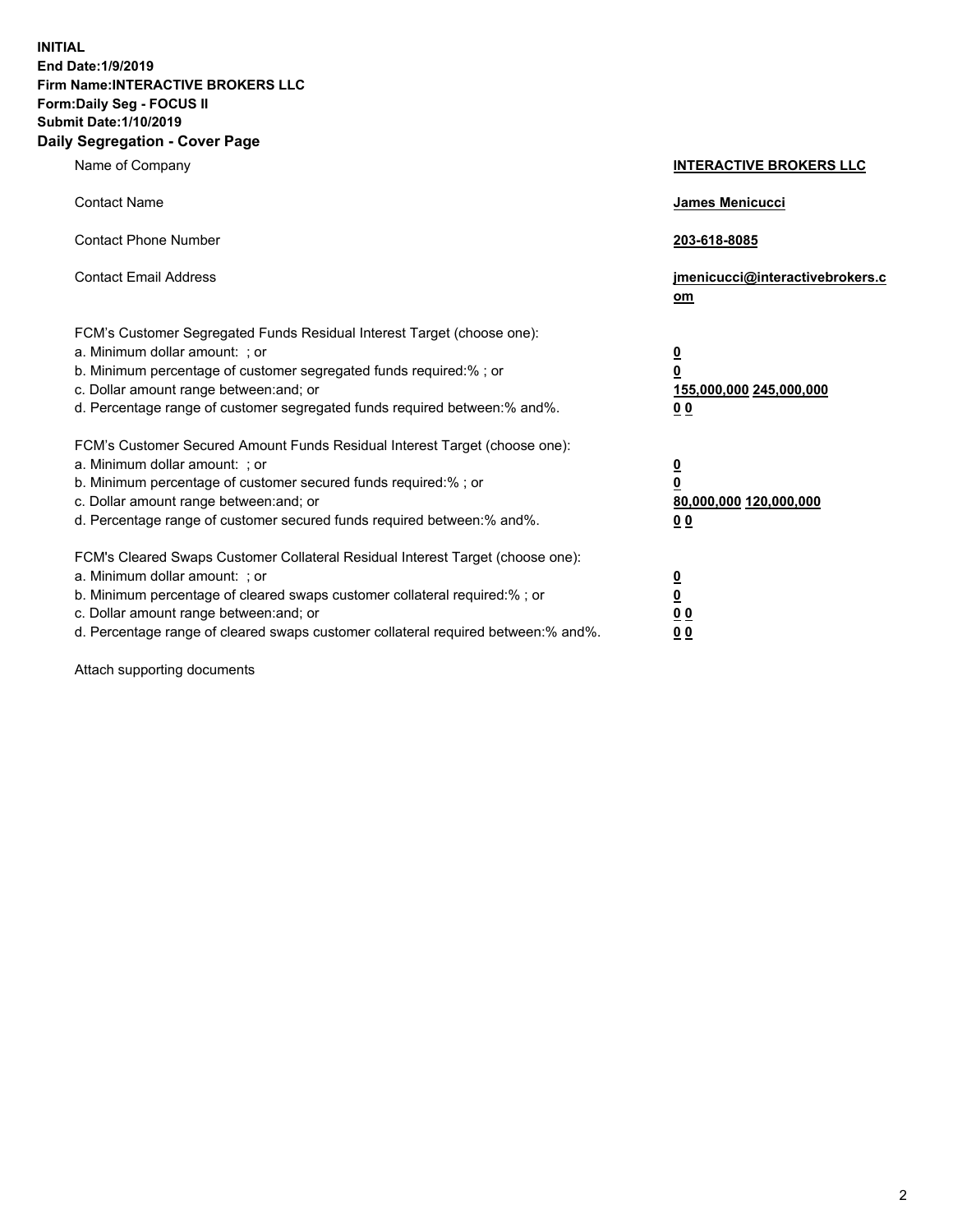## **INITIAL End Date:1/9/2019 Firm Name:INTERACTIVE BROKERS LLC Form:Daily Seg - FOCUS II Submit Date:1/10/2019 Daily Segregation - Secured Amounts**

|          | Daily Ocglegation - Occured Anioants                                                                       |                                                      |
|----------|------------------------------------------------------------------------------------------------------------|------------------------------------------------------|
|          | Foreign Futures and Foreign Options Secured Amounts                                                        |                                                      |
|          | Amount required to be set aside pursuant to law, rule or regulation of a foreign                           | $0$ [7305]                                           |
|          | government or a rule of a self-regulatory organization authorized thereunder                               |                                                      |
| 1.       | Net ledger balance - Foreign Futures and Foreign Option Trading - All Customers                            |                                                      |
|          | A. Cash                                                                                                    | 444,405,955 [7315]                                   |
|          | B. Securities (at market)                                                                                  | $0$ [7317]                                           |
| 2.       | Net unrealized profit (loss) in open futures contracts traded on a foreign board of trade                  | 2,376,788 [7325]                                     |
| 3.       | Exchange traded options                                                                                    |                                                      |
|          | a. Market value of open option contracts purchased on a foreign board of trade                             | 196,082 [7335]                                       |
|          | b. Market value of open contracts granted (sold) on a foreign board of trade                               | -76,901 [7337]                                       |
| 4.       | Net equity (deficit) (add lines 1.2. and 3.)                                                               | 446,901,924 [7345]                                   |
| 5.       | Account liquidating to a deficit and account with a debit balances - gross amount                          | 3,705 [7351]                                         |
|          | Less: amount offset by customer owned securities                                                           | 0 [7352] 3,705 [7354]                                |
| 6.       | Amount required to be set aside as the secured amount - Net Liquidating Equity                             | 446,905,629 [7355]                                   |
|          | Method (add lines 4 and 5)                                                                                 |                                                      |
| 7.       | Greater of amount required to be set aside pursuant to foreign jurisdiction (above) or line                | 446,905,629 [7360]                                   |
|          | 6.                                                                                                         |                                                      |
|          | FUNDS DEPOSITED IN SEPARATE REGULATION 30.7 ACCOUNTS                                                       |                                                      |
| 1.       | Cash in banks                                                                                              |                                                      |
|          | A. Banks located in the United States                                                                      | 78,968,819 [7500]                                    |
|          | B. Other banks qualified under Regulation 30.7                                                             | 0 [7520] 78,968,819 [7530]                           |
| 2.       | Securities                                                                                                 |                                                      |
|          | A. In safekeeping with banks located in the United States                                                  | 408,184,675 [7540]                                   |
|          | B. In safekeeping with other banks qualified under Regulation 30.7                                         | 0 [7560] 408,184,675 [7570]                          |
| 3.       | Equities with registered futures commission merchants                                                      |                                                      |
|          | A. Cash                                                                                                    | $0$ [7580]                                           |
|          | <b>B.</b> Securities                                                                                       | $0$ [7590]                                           |
|          | C. Unrealized gain (loss) on open futures contracts                                                        | $0$ [7600]                                           |
|          | D. Value of long option contracts                                                                          | $0$ [7610]                                           |
|          | E. Value of short option contracts                                                                         | 0 [7615] 0 [7620]                                    |
| 4.       | Amounts held by clearing organizations of foreign boards of trade                                          |                                                      |
|          | A. Cash                                                                                                    | $0$ [7640]                                           |
|          | <b>B.</b> Securities                                                                                       | $0$ [7650]                                           |
|          | C. Amount due to (from) clearing organization - daily variation                                            | $0$ [7660]                                           |
|          | D. Value of long option contracts                                                                          | $0$ [7670]                                           |
|          | E. Value of short option contracts                                                                         | 0 [7675] 0 [7680]                                    |
| 5.       | Amounts held by members of foreign boards of trade                                                         |                                                      |
|          | A. Cash                                                                                                    | 90,051,427 [7700]                                    |
|          | <b>B.</b> Securities                                                                                       | $0$ [7710]                                           |
|          | C. Unrealized gain (loss) on open futures contracts                                                        | -7,811,489 [7720]                                    |
|          | D. Value of long option contracts                                                                          | 196,082 [7730]                                       |
|          | E. Value of short option contracts                                                                         | <mark>-76,901</mark> [7735] <b>82,359,119</b> [7740] |
| 6.<br>7. | Amounts with other depositories designated by a foreign board of trade                                     | 0 [7760]                                             |
| 8.       | Segregated funds on hand                                                                                   | $0$ [7765]                                           |
|          | Total funds in separate section 30.7 accounts                                                              | 569,512,613 [7770]                                   |
| 9.       | Excess (deficiency) Set Aside for Secured Amount (subtract line 7 Secured Statement<br>Page 1 from Line 8) | 122,606,984 [7380]                                   |
| 10.      | Management Target Amount for Excess funds in separate section 30.7 accounts                                | 80,000,000 [7780]                                    |
| 11.      | Excess (deficiency) funds in separate 30.7 accounts over (under) Management Target                         | 42,606,984 [7785]                                    |
|          |                                                                                                            |                                                      |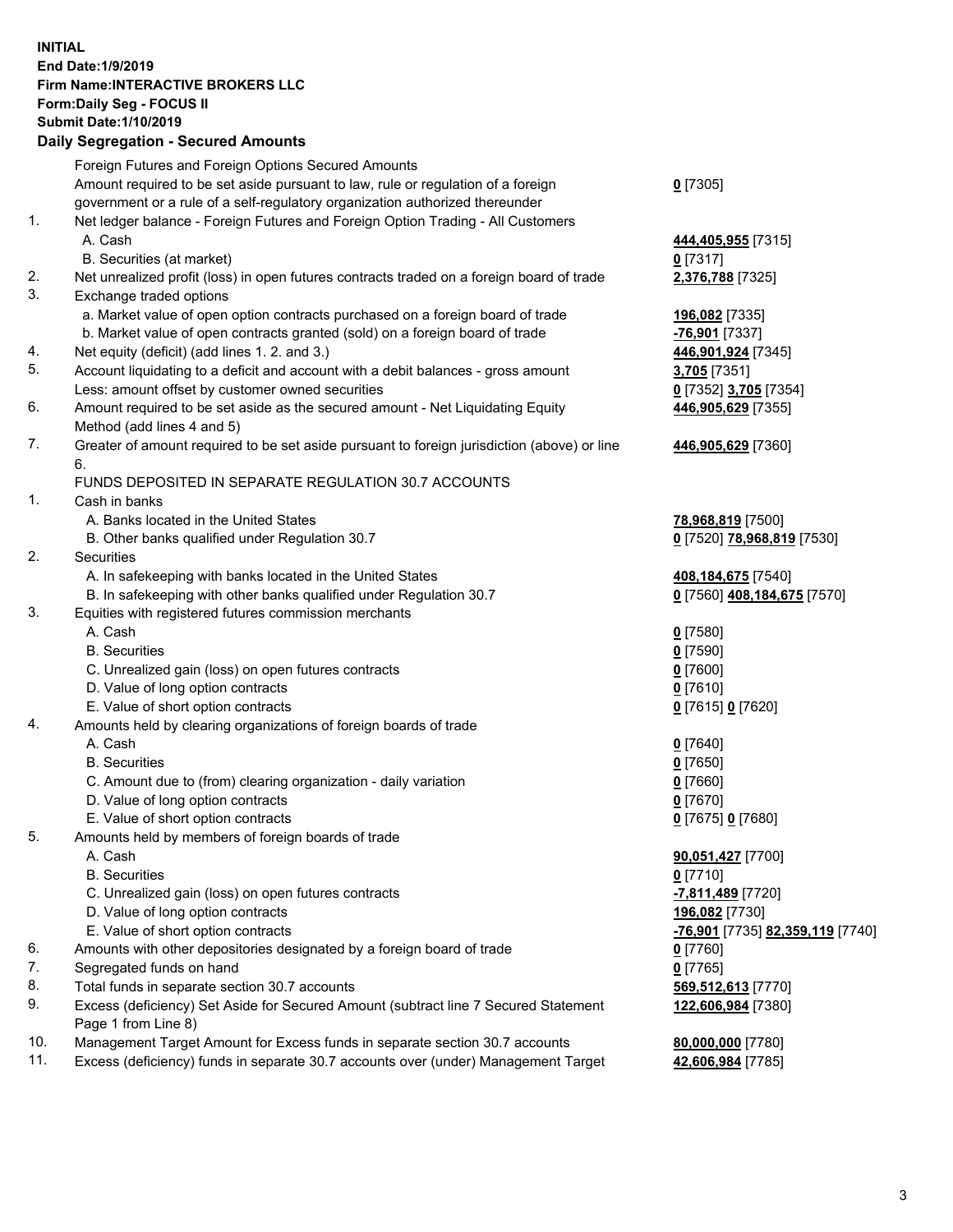**INITIAL End Date:1/9/2019 Firm Name:INTERACTIVE BROKERS LLC Form:Daily Seg - FOCUS II Submit Date:1/10/2019 Daily Segregation - Segregation Statement** SEGREGATION REQUIREMENTS(Section 4d(2) of the CEAct) 1. Net ledger balance A. Cash **3,981,436,076** [7010] B. Securities (at market) **0** [7020] 2. Net unrealized profit (loss) in open futures contracts traded on a contract market **1,821,333** [7030] 3. Exchange traded options A. Add market value of open option contracts purchased on a contract market **356,657,623** [7032] B. Deduct market value of open option contracts granted (sold) on a contract market **-411,565,887** [7033] 4. Net equity (deficit) (add lines 1, 2 and 3) **3,928,349,145** [7040] 5. Accounts liquidating to a deficit and accounts with debit balances - gross amount **1,420,361** [7045] Less: amount offset by customer securities **0** [7047] **1,420,361** [7050] 6. Amount required to be segregated (add lines 4 and 5) **3,929,769,506** [7060] FUNDS IN SEGREGATED ACCOUNTS 7. Deposited in segregated funds bank accounts A. Cash **401,888,532** [7070] B. Securities representing investments of customers' funds (at market) **2,439,451,730** [7080] C. Securities held for particular customers or option customers in lieu of cash (at market) **0** [7090] 8. Margins on deposit with derivatives clearing organizations of contract markets A. Cash **7,541,767** [7100] B. Securities representing investments of customers' funds (at market) **1,322,447,552** [7110] C. Securities held for particular customers or option customers in lieu of cash (at market) **0** [7120] 9. Net settlement from (to) derivatives clearing organizations of contract markets **13,252,955** [7130] 10. Exchange traded options A. Value of open long option contracts **356,567,787** [7132] B. Value of open short option contracts **-411,502,386** [7133] 11. Net equities with other FCMs A. Net liquidating equity **0** [7140] B. Securities representing investments of customers' funds (at market) **0** [7160] C. Securities held for particular customers or option customers in lieu of cash (at market) **0** [7170] 12. Segregated funds on hand **0** [7150] 13. Total amount in segregation (add lines 7 through 12) **4,129,647,937** [7180] 14. Excess (deficiency) funds in segregation (subtract line 6 from line 13) **199,878,431** [7190] 15. Management Target Amount for Excess funds in segregation **155,000,000** [7194]

16. Excess (deficiency) funds in segregation over (under) Management Target Amount Excess

**44,878,431** [7198]